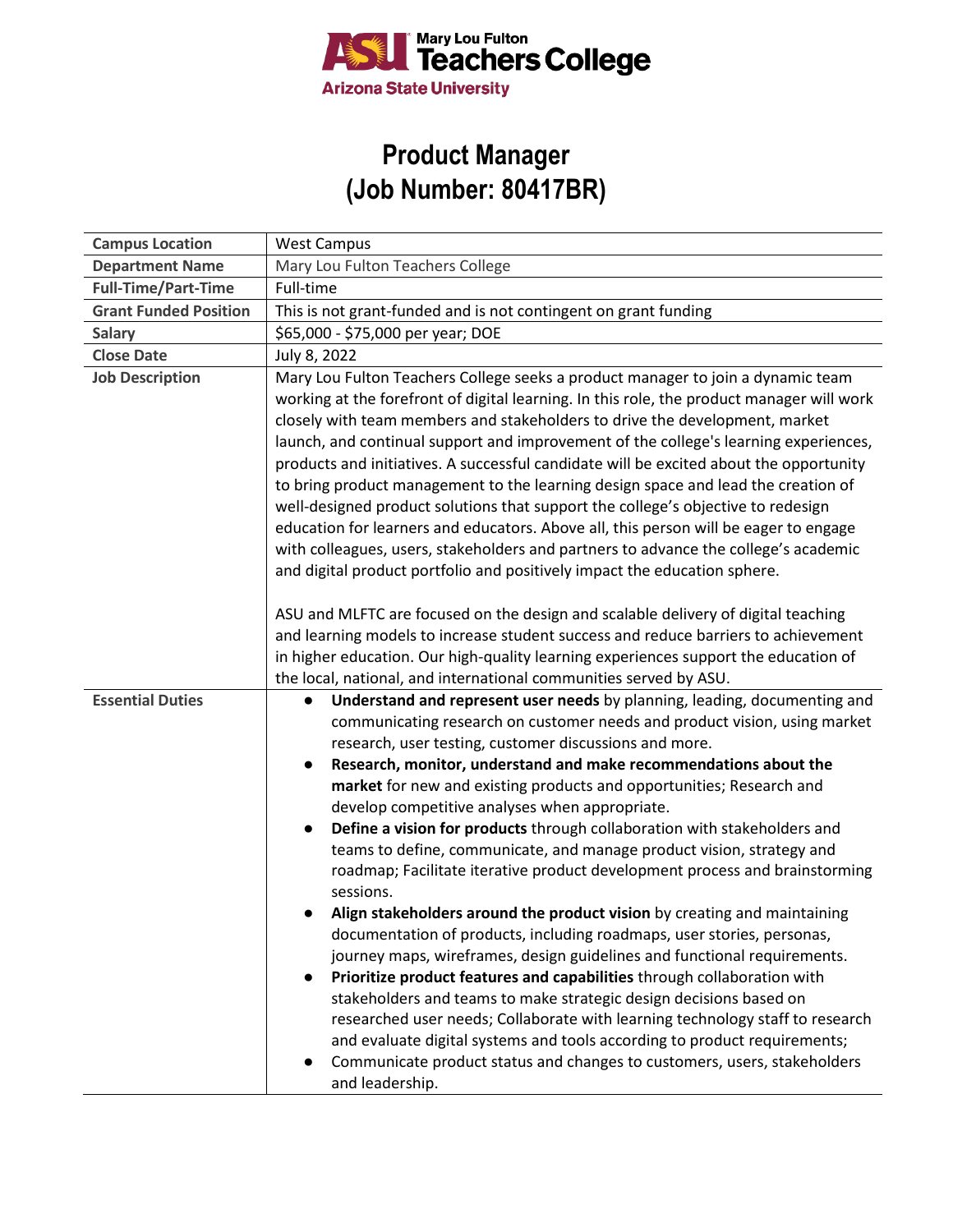

**Arizona State University** 

|                               | Outline product goals and metrics for success by defining and tracking                 |
|-------------------------------|----------------------------------------------------------------------------------------|
|                               | product goals and KPIs.                                                                |
|                               | Take a leadership role in project planning, meetings, reviews, retrospectives          |
|                               | and demonstrations.                                                                    |
|                               | Facilitate and/or contribute to internal process improvement efforts,                  |
|                               | leveraging methodologies and strategies from product management.                       |
| <b>Minimum</b>                | BA/BS Degree in Information Technology, Business Administration, Marketing or          |
| <b>Qualifications</b>         | related field AND 8 years product/program management, project management,              |
|                               | management consulting OR, any equivalent combination of experience and/or              |
|                               | education from which comparable knowledge, skills and abilities have been achieved.    |
| <b>Desired Qualifications</b> | Knowledge and experience in product management principles, practices,<br>$\bullet$     |
|                               | methods and techniques, including road maps, user research, market                     |
|                               | research and product development.                                                      |
|                               | Experience in collaborating with and leading agile cross-functional product            |
|                               | teams and stakeholders to discover and deliver well-designed product                   |
|                               | solutions.                                                                             |
|                               | Skill in relating effectively to a diverse user base and extracting actionable         |
|                               | data and insights from user conversation, focus groups, user testing and               |
|                               | interviews.                                                                            |
|                               | Ability to collaborate and communicate well with others, including                     |
|                               | presentation and facilitation, and perform work in a team environment.                 |
|                               | Experience with in-depth analysis and data interpretation to formulate                 |
|                               | conclusions.                                                                           |
|                               | Knowledge of UX design, information architecture, user interface design and            |
|                               | user research.                                                                         |
|                               | Knowledge and experience in digital systems and tools for designing and                |
|                               | building learning experiences.                                                         |
|                               | Ability to organize and coordinate multiple initiatives simultaneously.                |
| <b>Working Environment</b>    | Activities are primarily performed in a regular, climate-controlled office setting     |
|                               | subject to extended periods of sitting, standing, walking; visual acuity and manual    |
|                               | dexterity associated with daily use of desktop computer; bending, stooping, reaching   |
|                               | and lifting up to 20 pounds; ability to clearly communicate verbally in English, read, |
|                               | write, see, and hear to perform essential duties; regular review of completed tasks.   |
|                               |                                                                                        |
|                               | ASU is a diverse enterprise with a wide variety of work and learning modes, locations  |
|                               | and a commitment to sustainability, innovation and employee work-life balance. We      |
|                               | are determined to maintain our position as an employer of choice in a competitive      |
|                               | labor market.                                                                          |
|                               |                                                                                        |
|                               | <b>Flexible work options</b>                                                           |
|                               | Alternative work schedules can include four, 10-hour workdays in a                     |
|                               | workweek; a nine-day, 80-hour schedule over two workweeks for exempt                   |
|                               | employees only; and staggered start and stop times.                                    |
|                               | Hybrid work is an arrangement where employees spend a minimum of 60%                   |
|                               | of their regular workweek at their primary ASU work location. Dean or vice             |
|                               | president-level approval is required.                                                  |
|                               |                                                                                        |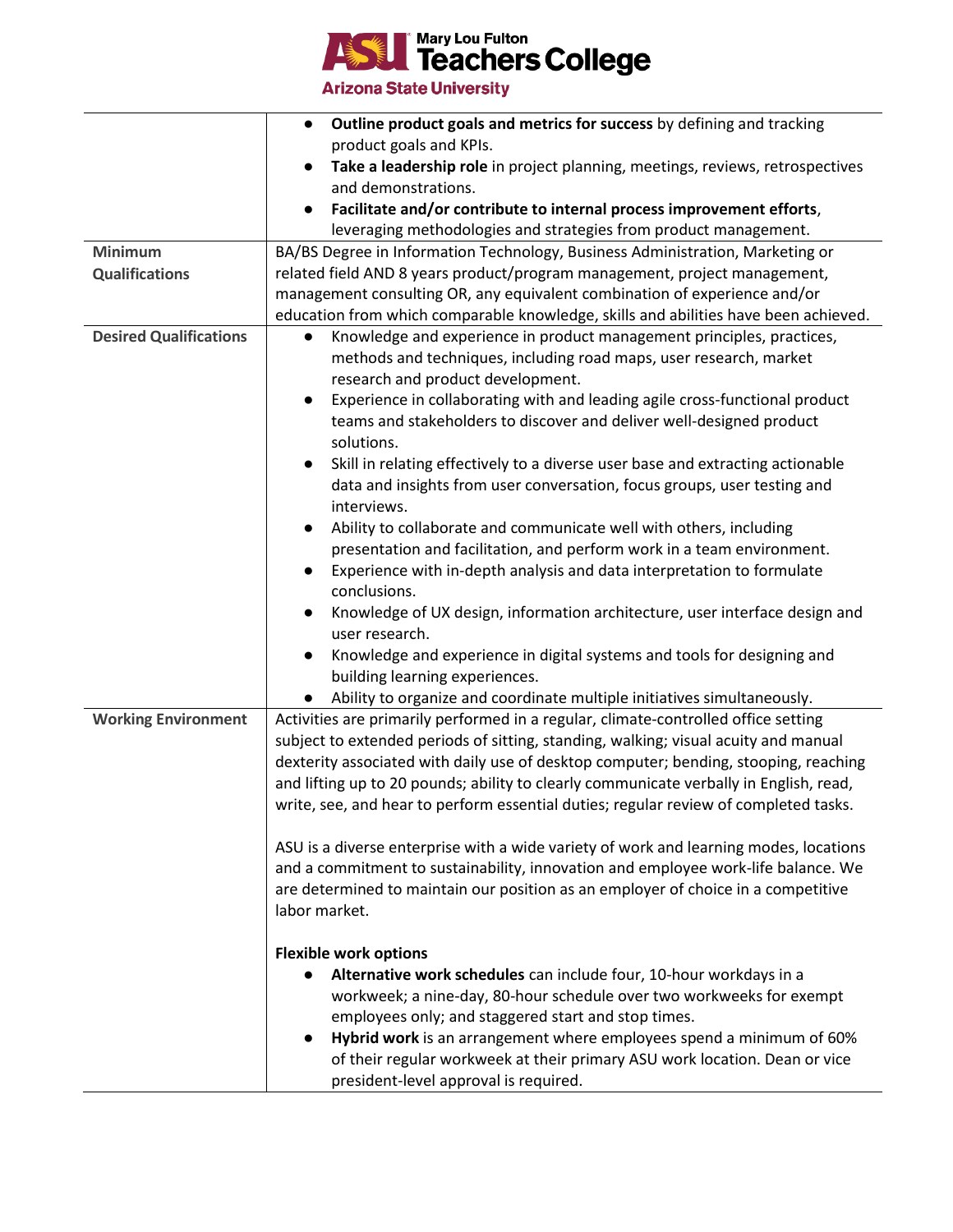

**Arizona State University** 

| <b>Department Statement</b> | ASU's Mary Lou Fulton Teachers College creates knowledge, mobilizes people, and<br>takes action to improve education. Nationally recognized as a leader in teacher<br>preparation, leadership development and scholarly research, Mary Lou Fulton<br>Teachers College prepares over 7,600 educators annually. MLFTC faculty create<br>knowledge by drawing from a wide range of academic disciplines to gain insight into<br>important questions about the process of learning, the practice of teaching and the<br>effects of education policy. MLFTC mobilizes people through bachelor's, master's<br>and doctoral degree programs, through non-degree professional development<br>programs and through socially embedded, multilateral community engagement.<br>MLFTC takes action by bringing people and ideas together to increase the capabilities                                                                                                                                                                                                                                                                                                                                                                                                     |
|-----------------------------|--------------------------------------------------------------------------------------------------------------------------------------------------------------------------------------------------------------------------------------------------------------------------------------------------------------------------------------------------------------------------------------------------------------------------------------------------------------------------------------------------------------------------------------------------------------------------------------------------------------------------------------------------------------------------------------------------------------------------------------------------------------------------------------------------------------------------------------------------------------------------------------------------------------------------------------------------------------------------------------------------------------------------------------------------------------------------------------------------------------------------------------------------------------------------------------------------------------------------------------------------------------|
|                             | of individual educators and the performance of education systems.                                                                                                                                                                                                                                                                                                                                                                                                                                                                                                                                                                                                                                                                                                                                                                                                                                                                                                                                                                                                                                                                                                                                                                                            |
|                             | Aligned with ASU's commitment to justice, equity, diversity and inclusion, MLFTC is<br>committed to advancing systemic equity in our curricula, programming and<br>institutional relationships. The college's core value of Principled Innovation connects<br>individual decision making to the pursuit of systemic equity.                                                                                                                                                                                                                                                                                                                                                                                                                                                                                                                                                                                                                                                                                                                                                                                                                                                                                                                                  |
| <b>ASU Statement</b>        | Arizona State University is a new model for American higher education, an<br>unprecedented combination of academic excellence, entrepreneurial energy and<br>broad access. This New American University is a single, unified institution<br>comprising four differentiated campuses positively impacting the economic, social,<br>cultural and environmental health of the communities it serves. Its research is<br>inspired by real world application blurring the boundaries that traditionally<br>separate academic disciplines. ASU serves more than 80,000 students in<br>metropolitan Phoenix, Arizona, the nation's fifth largest city. ASU champions<br>intellectual and cultural diversity, and welcomes students from all fifty states and<br>more than one hundred nations across the globe.<br>ASU is a tobacco-free university. For details visit https://wellness.asu.edu/explore-<br>wellness/body/alcohol-and-drugs/tobacco<br>Arizona State University is a VEVRAA Federal Contractor and an Equal<br>Opportunity/Affirmative Action Employer. All qualified applicants will be considered<br>without regard to race, color, sex, religion, national origin, disability, protected<br>veteran status, or any other basis protected by law. |
|                             | Notice of Availability of the ASU Annual Security and Fire Safety Report<br>In compliance with federal law, ASU prepares an annual report on campus security<br>and fire safety programs and resources. ASU's Annual Security and Fire Safety<br>Report is available online at https://www.asu.edu/police/PDFs/ASU-Clery-<br>Report.pdf. You may request a hard copy of the report by contacting the ASU Police<br>Department at 480-965-3456.<br>Relocation Assistance - For information about schools, housing child resources,                                                                                                                                                                                                                                                                                                                                                                                                                                                                                                                                                                                                                                                                                                                            |
|                             | neighborhoods, hospitals, community events, and taxes, visit<br>https://cfo.asu.edu/az-resources.                                                                                                                                                                                                                                                                                                                                                                                                                                                                                                                                                                                                                                                                                                                                                                                                                                                                                                                                                                                                                                                                                                                                                            |
| <b>Employment</b>           | ASU conducts pre-employment screening which may include verification of work                                                                                                                                                                                                                                                                                                                                                                                                                                                                                                                                                                                                                                                                                                                                                                                                                                                                                                                                                                                                                                                                                                                                                                                 |
| Verification                | history, academic credentials, licenses, and certifications.                                                                                                                                                                                                                                                                                                                                                                                                                                                                                                                                                                                                                                                                                                                                                                                                                                                                                                                                                                                                                                                                                                                                                                                                 |